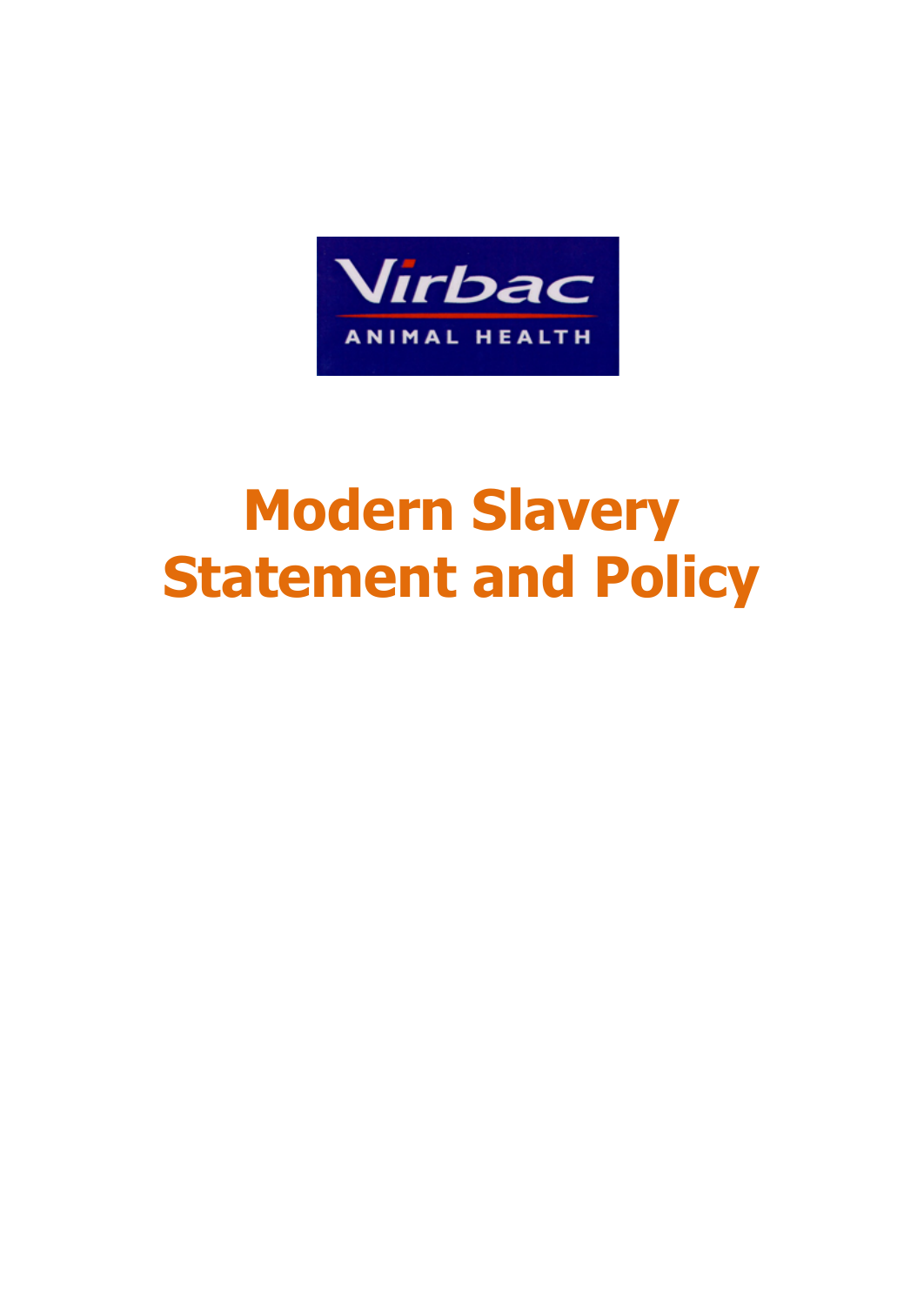# **1. Coverage of Statement and Policy**

This Statement and Policy applies from 1 July 2021 to 30 June 2022.

# **2. Introduction**

- 2.1 The Modern Slavery Act 2018 (Cth) (Act) requires 'reporting entities', in respect of each 'reporting period', to publicly report (by way of a 'modern slavery statement') what they are doing to address modern slavery risks in their operations and supply chains.
- 2.2 The term 'modern slavery' is used to describe situations where coercion, threats or deception are used to seriously exploit individuals and undermine or deprive them of their freedom. Modern slavery includes any practice or conduct that constitutes slavery, forced labour, human trafficking, child exploitation, involuntary servitude, debt bondage, human trafficking and other slavery-like exploitation. Modern slavery does not include mere substandard working conditions or underpayment of workers.
- 2.3 Under the Act:
	- (a) 'reporting entities' are those that have an annual consolidated revenue of \$100 million or more. This means that Virbac (Australia) Pty Limited is classified as a reporting entity under the Act; and
	- (b) each reporting period runs from 1 July to 30 June, with the next reporting period ending on 30 June 2022 and with the 'modern slavery statement' for each reporting period required to be lodged with the Minister for Home Affairs within 6 months of the end of the relevant reporting period.
- 2.4 Virbac has developed this Modern Slavery Statement in accordance with the Australian Modern Slavery Act 2018 (Cth). Virbac acknowledges the significant risks associated with Modern Slavery and the purpose of our Statement and Policy seeks to minimise the risk of modern slavery occurring in our businesses or supply chains.

# **Definitions**

2.4 In this policy:

Act means the Modern Slavery Act 2018 (Cth).

**Board** means the board of Virbac (Australia) Pty Limited.

**Control** has the meaning given to that term in clause 50AA of the Corporations Act 2001 (Cth).

**Group** means Virbac (Australia) Pty Limited and its Controlled entities.

**Group Entity** means an entity within the Group.

**Staff** means all officers and full-time, part-time, permanent, fixed-term, contract and casual employees within the Group as well as any individuals engaged as independent contractors.

**Sourcing Function** means the Group's in-house sourcing/procurement function, supported by Virbac's Regional and external Australian legal counsel.

**Supplier** means any person or entity who provides goods, premises, products or services to a Group Entity.

**Supply Contract** means any agreement, contract or arrangement under which a Group Entity is the recipient of goods, premises, products or services.

**Virbac** means Virbac (Australia) Pty Limited ACN 003 268 871 and any other entity owned or controlled by Virbac (Australia) Pty Limited

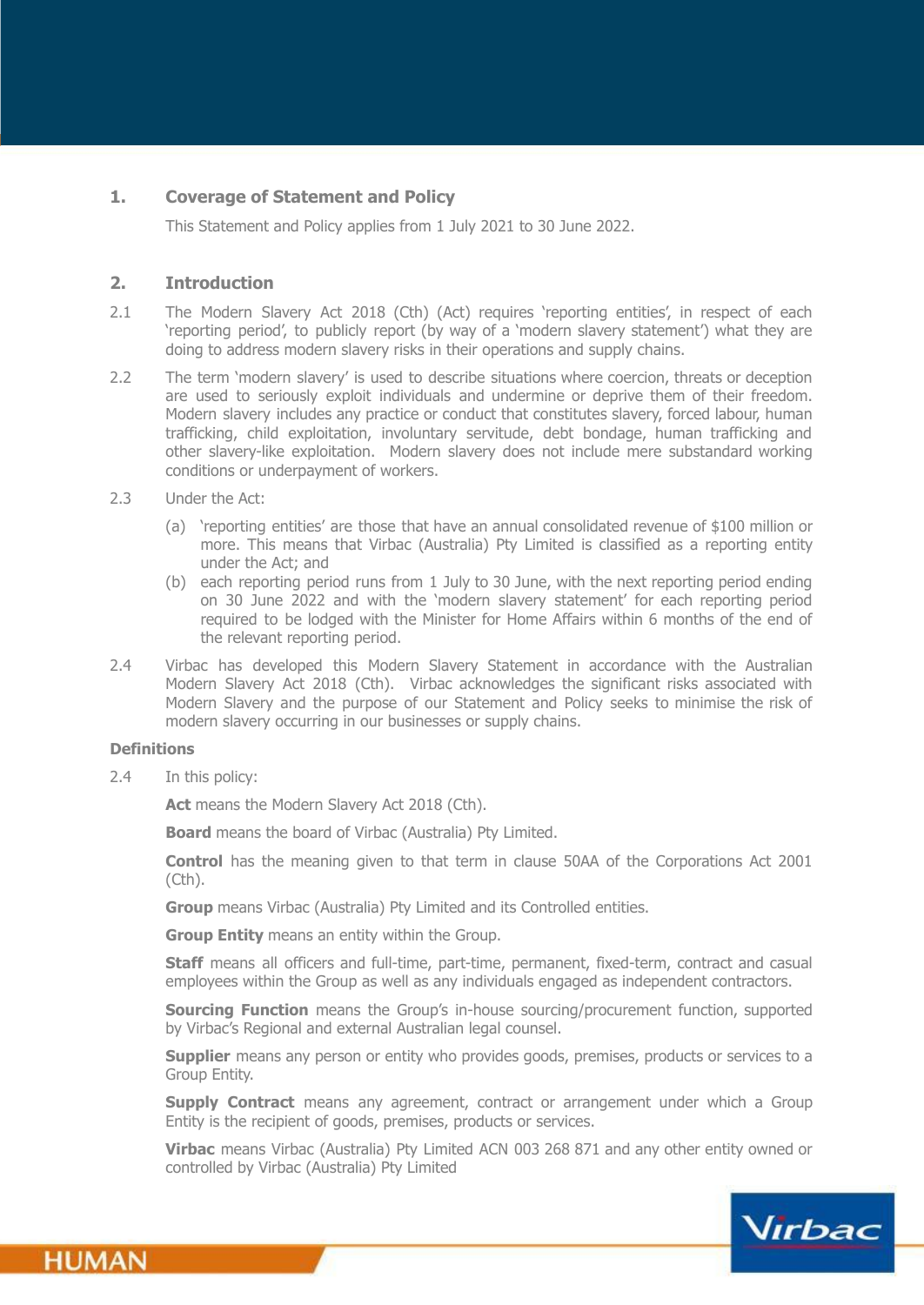## **3. Scope and Purpose**

- 3.1 This policy applies to all Staff.
- 3.2 The purpose of this policy is to provide the overarching compliance framework that will support Virbac's reporting obligations under the Act.
- 3.3 By improving transparency about modern slavery, the Act seeks to increase awareness of modern slavery risks and thereby reduce such risks in the production and supply chains of Australian entities.
- 3.4 The Group is committed to these objectives and has zero tolerance for modern slavery practices. The Group expects its Suppliers will share that commitment and a desire to eliminate modern slavery practices from their respective businesses and supply chains.
- 3.5 This statement and policy is not intended to create any contractually binding obligation on any Group Entity and does not in any way form part of any contract of employment with any Group Entity.

# **4. Compliance Framework**

## **Modern slavery statement**

- 4.1 The Sourcing Function of Virbac is responsible for:
	- (a) preparing, in accordance with the requirements of the Act, a joint modern slavery statement for Virbac, and for each reporting period;
	- (b) submitting such statement to the Board for review and approval; and
	- (c) lodging the approved modern slavery statement with the Minister responsible for the Act.
- 4.2 The Act provides that a modern slavery statement must include the following information:
	- (a) identity of the reporting entity;
	- (b) a description of the structure, operations and supply chains of the reporting entity;
	- (c) a description of the risks of modern slavery in the operations and supply chains of the reporting entity and any entity it owns or controls;
	- (d) a description of the actions taken to assess and address modern slavery risks, including due diligence and remediation processes;
	- (e) a description of how the entity assesses the effectiveness of such actions;
	- (f) a description of the process of consultation with controlled/owned entities;
	- (g) any other information considered relevant by the entity; and
	- (h) details of the approval given by the Board of the reporting entity in respect of the modern slavery statement.

# **Identifying modern slavery risks in the Group's supply chains**

4.3 To identify modern slavery practices in the Group's supply chains, or otherwise obtain comfort that such practices do not exist within a Supplier's business, the Group has adopted the following approach as detailed below.



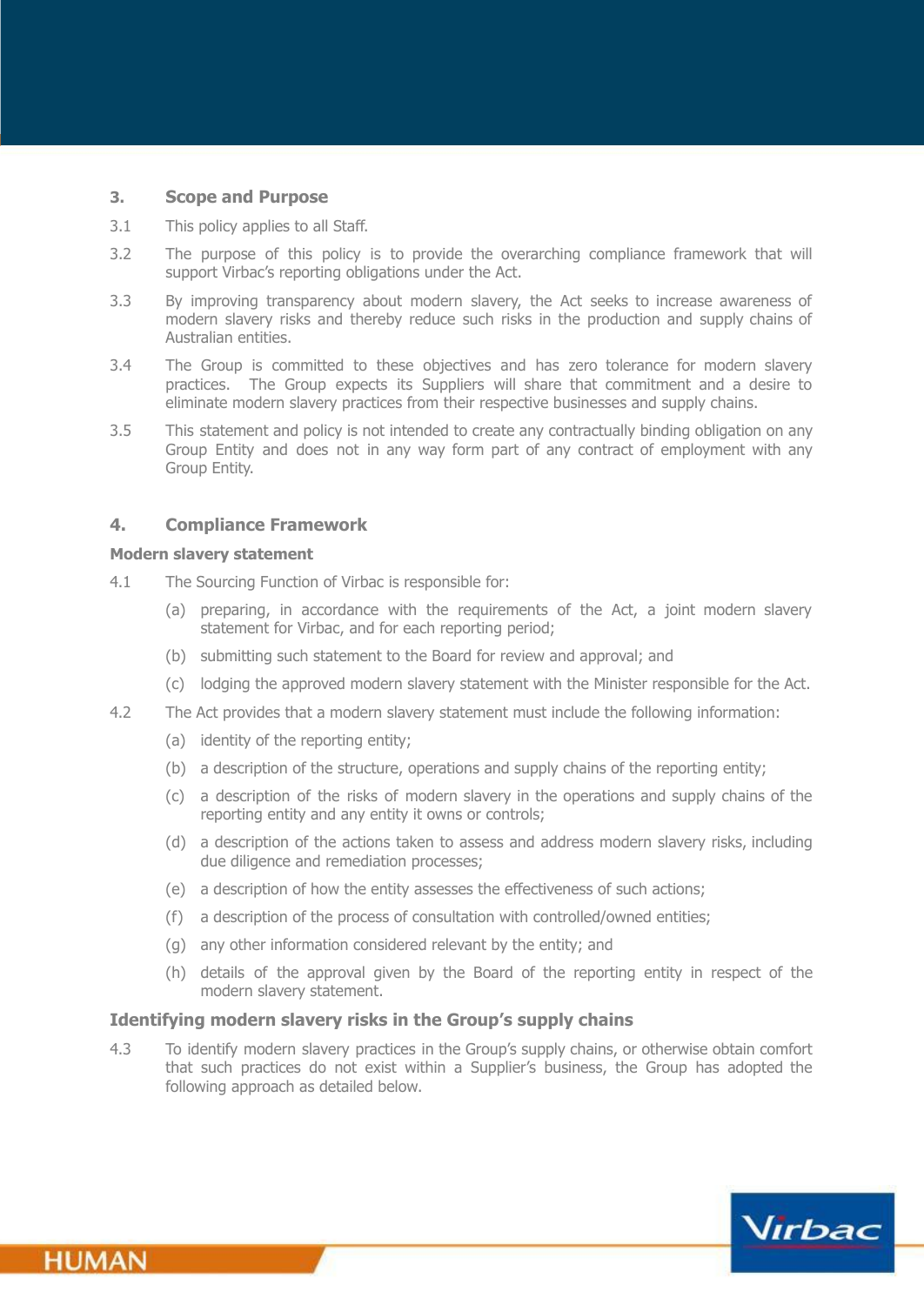## Contractual assurance

- 4.4 Contractual assurance involves the inclusion of provisions (approved by the Sourcing Function) in Supply Contracts that (in summary):
	- (a) require Suppliers to:
		- (i) comply with Modern Slavery Laws;
		- (ii) comply with Virbac policies, procedures, and directions regarding Modern Slavery;
		- (iii) immediately notify Virbac of any facts or circumstances which may contravene Modern Slavery Laws or breach Virbac policies, procedures, or directions regarding Modern Slavery, whether that relates to the Supplier or any of its sub-contractors; and
		- (iv) regularly supervise sub-contractors to ensure that the sub-contractor complies with Modern Slavery Laws and the Customer's policies, procedures, and directions regarding Modern Slavery.
	- (b) during this Agreement, the Supplier must promptly provide Virbac (or Virbac's authorised delegate) with access to the Supplier's Modern Slavery Records, personnel, and facilities during normal business hours for Virbac to conduct an audit.
	- (c) indemnify Virbac and its officers, Staff, and agents from and against all liabilities, loss, damage, claims, demands, actions, suits, proceedings, costs, charges, penalties, and expenses which Virbac may incur directly or indirectly in respect to the Suppliers' Modern Slavery Obligations.
	- (c) give the relevant Group Entity the right to terminate the Supply Contract should a Supplier breach the above provisions or fail to eliminate any identified modern slavery practices in the Supplier's business or supply chains to the reasonable satisfaction of the Group Entity.
- 4.5 The above provisions are to be included in all precedent contracts Virbac develops in connection with the procurement of goods, premises, products or services.
- 4.6 The Sourcing function and persons who have custody and authority over supply contracts are responsible for seeking to include the above provisions in:
	- (a) any Supply Contract that is required to be reviewed by the Sourcing Function; and
	- (b) any Supply Contract with a Supplier who is in a sector or industry that is deemed to be higher risk in terms of modern slavery practices (High Risk Sector). The Sourcing Function will periodically assess and update the High-Risk Sectors, considering any guidance issued by the Commonwealth Government Department of Home Affairs and other relevant agencies or bodies (e.g. United Nations).

## Know Your Supplier (KYS)

4.7 The Group will endeavour to conduct on a regular basis (aligned with Virbac Global Sourcing requirements), Supplier 'due diligence' to assess the risk of modern slavery practices existing within the relevant Supplier's business or supply chains.

- 4.8 The KYS risk assessment on an annual basis applies to the following categories of Supplier:
	- (a) all Suppliers in High Risk Sectors, including but not limited to:
		- (i) cleaning services;
		- (ii) uniform suppliers;
	- (b) Suppliers domiciled in countries where modern slavery practices are more prevalent; and

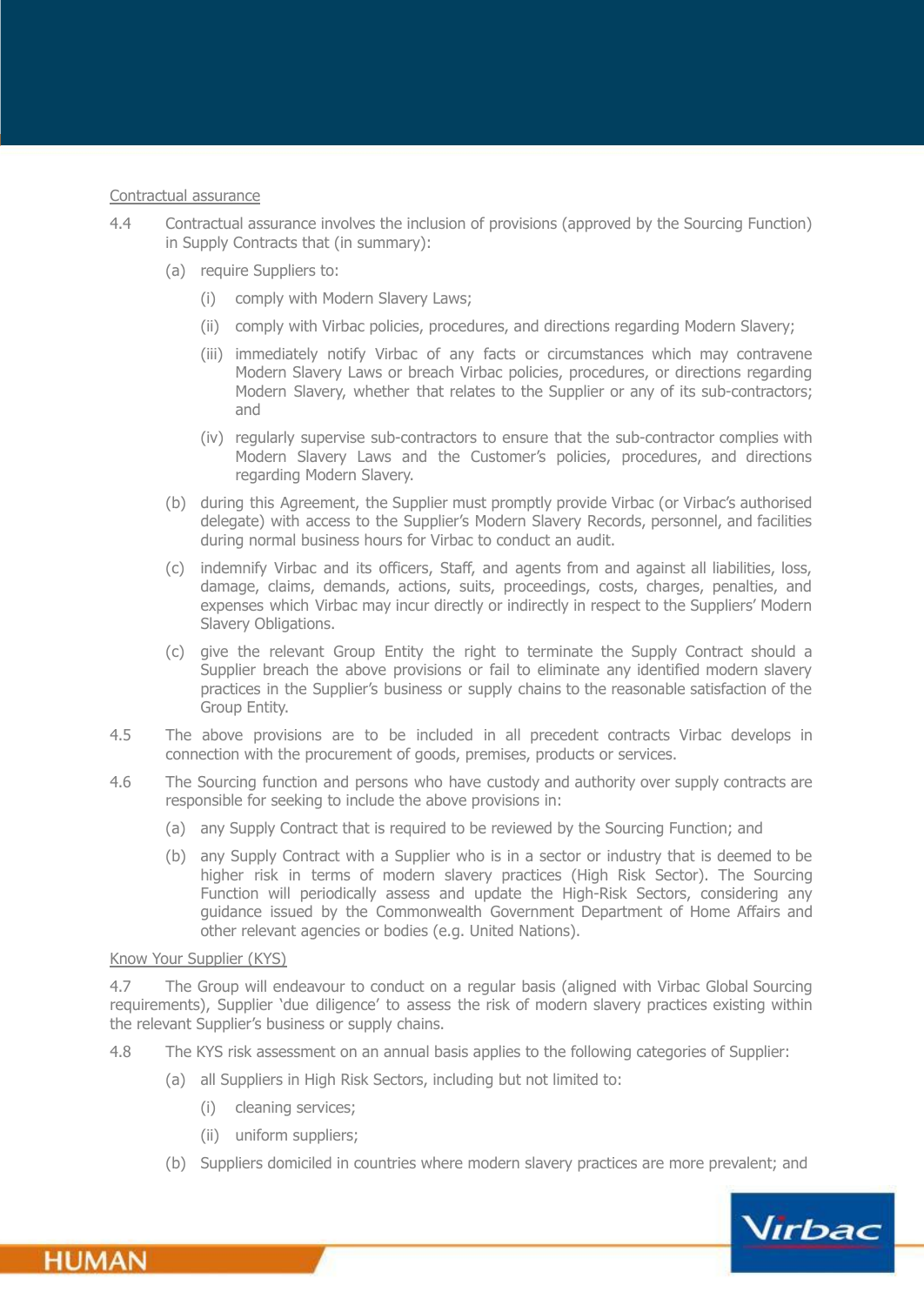- (c) Suppliers where the relevant Supply Contract is material in nature.
- 4.9 Given that the Group's supply chains are large and complex, the KYS regime outlined above will be rolled out over several reporting periods, with a focus on continuous improvement. A risk-based approach will be adopted in relation to the roll out. This approach is consistent with guidance issued by the Department of Home Affairs.

## Staff to report modern slavery practices

4.10 If a Staff member becomes aware of, or suspects the existence of, modern slavery practices within a Supplier's business or supply chains, the individual must promptly report this to their immediate manager, to the Sourcing Function or the Directors or Company Secretary as listed below. Staff members must provide as much detail as possible in relation to their concerns.

John Embling - Director Email: john.embling@virbac.co.za

Adam Smith - Director Email: adam.smith@virbac.com.au

Matthew Patruno - Company Secretary Email: matthew.patruno@virbac.com.au

# **Approach to clients' modern slavery requirements**

4.11 In circumstances where a Group Entity is requested to either participate in KYS activities or agree to modern slavery contractual provisions (i.e. where the Group Entity is the supplier of goods, premises, products or services), the Group Entity will, having regard to legal advice, adopt a co-operative approach and endeavour to align its response to the principles of this policy.

# **What happens if modern slavery risk is identified or a Supplier is uncooperative?**

- 4.12 Should a Supplier fail (in whole or in part) to comply with a contractual assurance request or other due diligence activities that reveal the risk of modern slavery practices, the following actions (at a minimum) must be taken:
	- (a) the matter is to be raised with the Manager or Officer who has authority over the relevant Supply Contract and, where relevant, any other person who has any delegated authority to approve of the relevant Supply Contract (1);
		- (1) Supply Contract is material if:
		- (a) The contract has a value of \$100,000 or more, either in the aggregate or on an annual basis; or
		- (b) Notwithstanding the dollar value of the contract, the contract is material having regard to qualitative factors such as (but not limited to):
		- (i) The contract is very important to the operations, assets, personnel or solvency of the business;

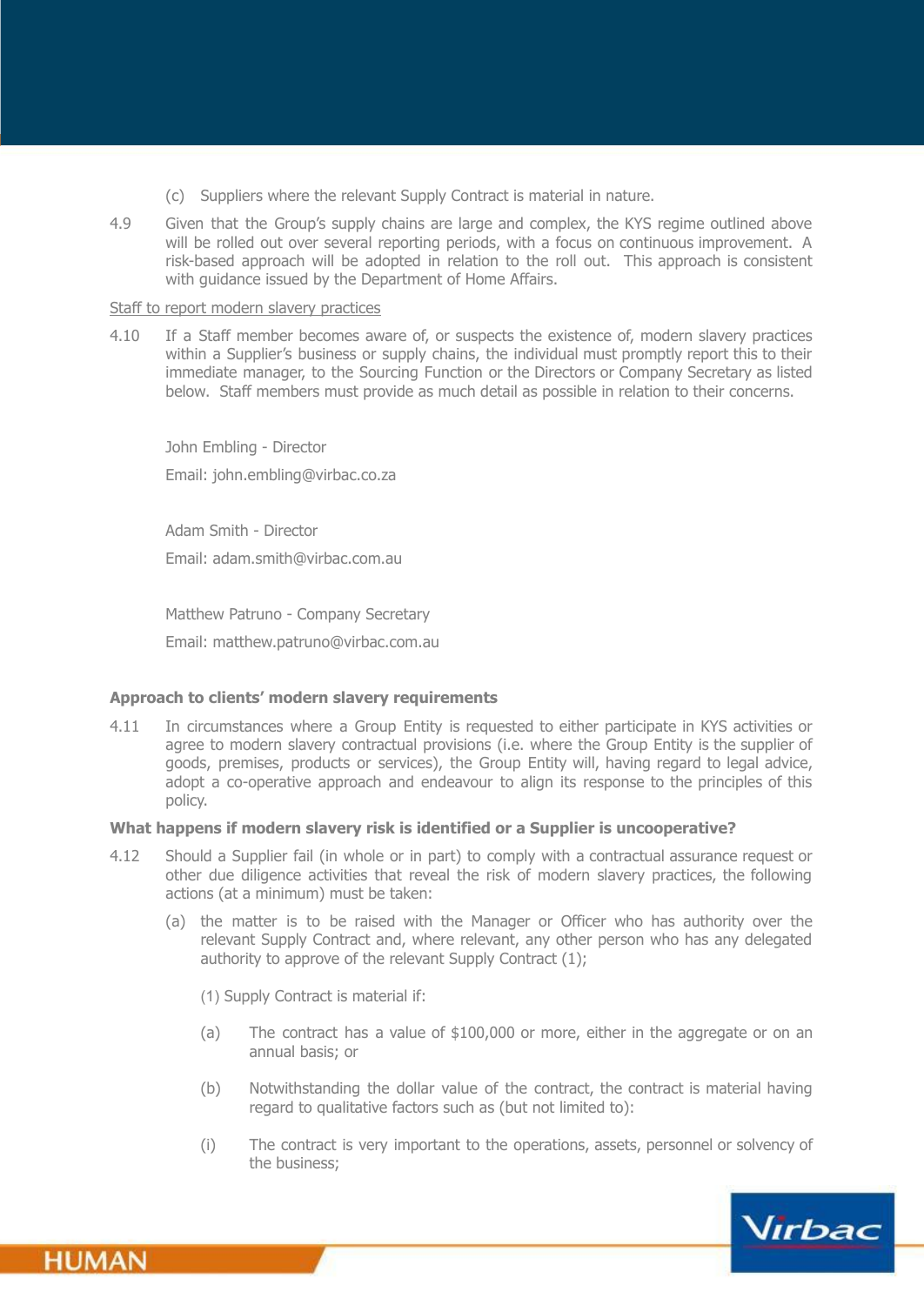- (ii) the contract is very important from a reputational perspective (e.g., there would be adverse reputational consequences if the contract was terminated or breached);
- (iii) the contract is required to comply with applicable law the breach of which could give rise to a material adverse effect on the Group Entity;
- (iv) the contract protects highly sensitive information of the Group Entity.
- (b) the nature and extent of the risk posed must be considered;
- (c) consideration should be given to whether there are alternative Suppliers;
- (d) ideally, a decision should be made to either cease using, or not proceed with the proposed engagement of, the Supplier or, if these options are not possible, implement plans (where possible) to transition out of procurement from the Supplier (noting that there may be legal impediments or other practical considerations which may prevent these options from being pursued);
- (e) the above matters, and any actions taken, must be promptly reported to the Sourcing Function; and
- (f) where there is persuasive evidence of the existence of modern slavery practices, the contract owner must first engage with the Sourcing Function to determine how the Group may work with the Supplier, victims or other external authorities or agencies to remediate those practices.

#### **Training and communications**

4.13 The Board is responsible for building awareness in relation to modern slavery risks, with a focus on encouraging relevant Staff to have ongoing conversations with Suppliers around ethical supply and being acutely cognisant of modern slavery risks within the procurement landscape.

#### **Assessing the effectiveness of the compliance framework**

4.14 The Group will assess the effectiveness of the actions it takes to assess and address modern slavery risks through the following measures.

### Internal audit

4.15 To ensure periodic assessment and review of the compliance framework set out in this policy, the Sourcing Department will undertake an annual audit of compliance with the requirements of this policy. The outcomes of the audit work will be reported to the Board to ensure appropriate governance over modern slavery risks.

The Board and other senior stakeholders as appropriate will support the internal audit program and undertake a review of this policy and its procedures to identify areas for process improvement on an annual basis (and periodically if and when required to ensure the effectiveness of the compliance framework).

#### Continuous tracking

4.17 The Sourcing department will continue to monitor the number of Suppliers engaged by the Group (who are deemed higher risk from a modern slavery perspective)

#### **Complaints**

**HUMAN** 

4.18 In addition to the other mechanisms outlined in this policy, Staff are encouraged to also avail themselves of the existing whistle blower, complaint and grievance mechanisms to report the